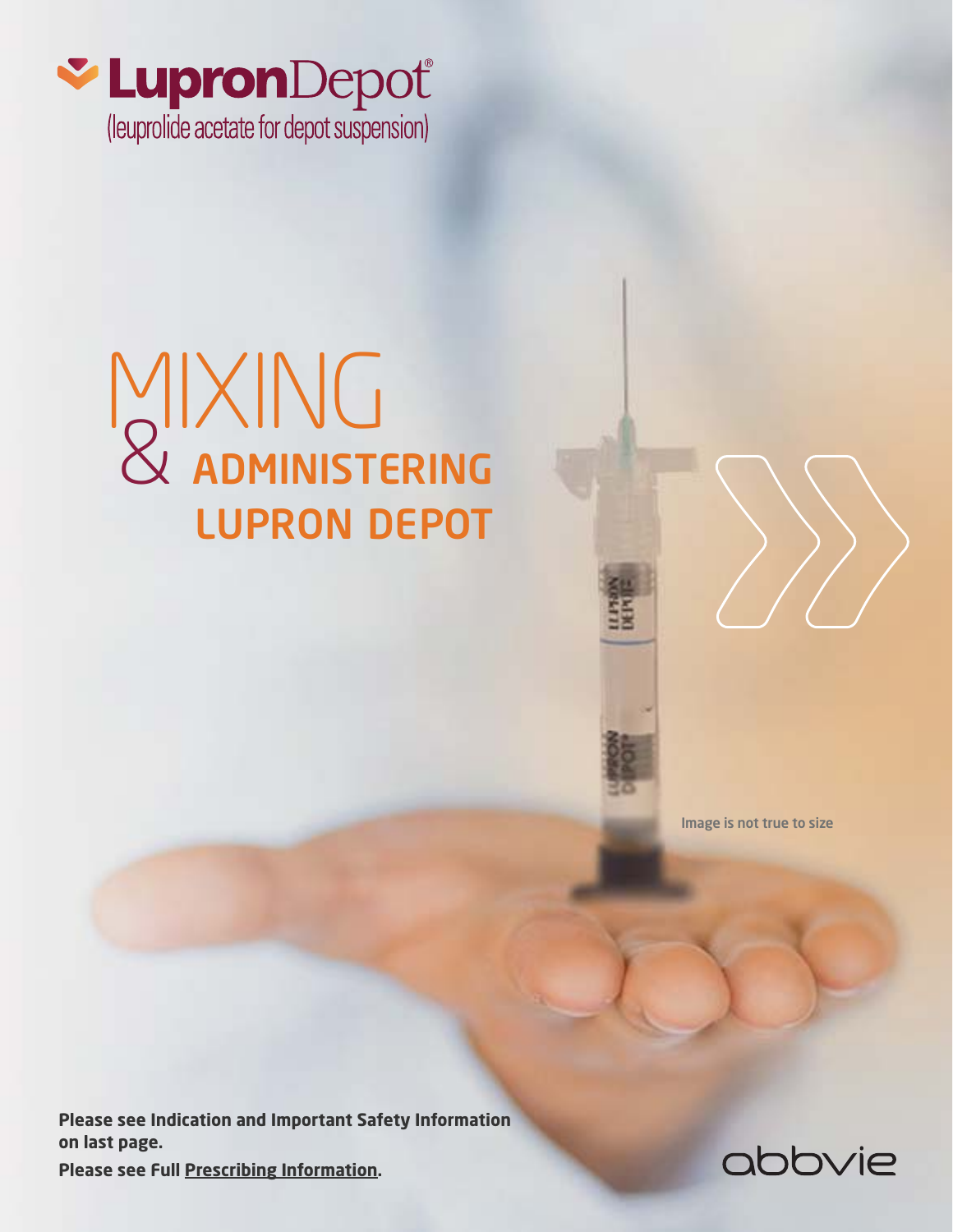# SYRINGE FEATURES

**Use the prefilled dual-chamber syringe (PDS) to mix and administer LUPRON DEPOT.**

### KEY FEATURES

A fine 23-gauge, 1.5" IM needle on all LUPRON DEPOT doses<sup>2</sup>

### **LuproLoc® Safety Device**

Built-in safety mechanism to help prevent needlestick injuries

### **Prefilled Dual-Chamber Syringe2**

No external mixing of ingredients is required

No refrigeration required<sup>1</sup>

Image is not true to size

### SAFFTY CONSIDERATIONS<sup>1</sup>

Injection site reactions and injection site pain/discomfort were experienced in clinical trials.

**Please see Indication and Important Safety Information on last page.** 

LupronDepot (leuprolide acetate for depot suspension)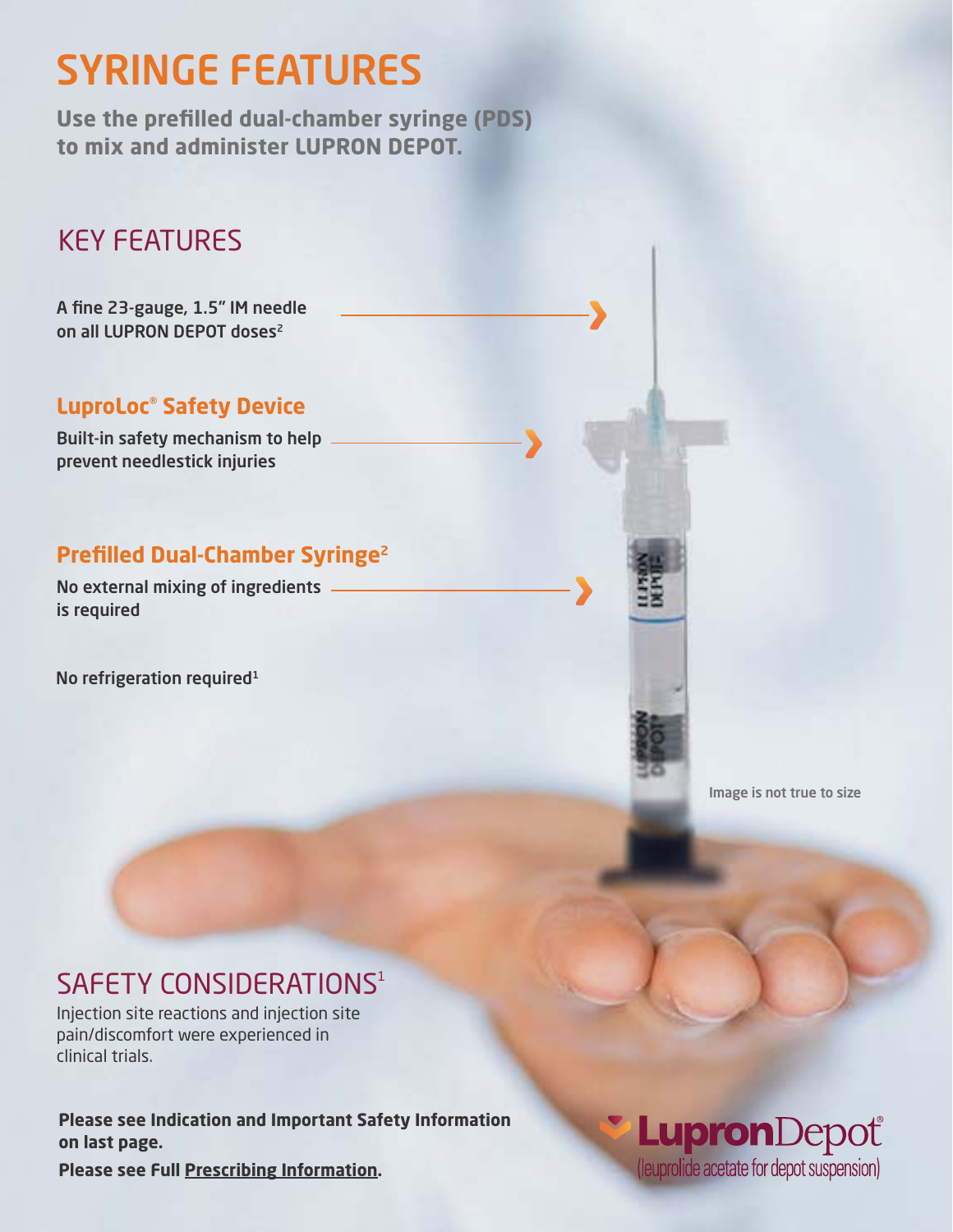# PREPARING FOR ADMINISTRATION

### WHAT IS INCLUDED IN THIS KIT?

Your LUPRON DEPOT KIT should contain the following items:

### **One plunger**

**One prefilled dual-chamber syringe (PDS)**

**LuproLoc® Safety Device**

**Two alcohol swabs**

Complete prescribing information enclosed in kit (Not displayed in this image)

#### **You should also have a few basic supplies on hand:**

gauze pads, adhesive bandages, latex or latex-free surgical gloves, and a puncture-resistant container to safely dispose of syringes and needles after use.

### **Store LUPRON DEPOT at room temperature**

No refrigeration is required to store LUPRON DEPOT. You may store it at room temperature prior to mixing and administration. Since LUPRON DEPOT does not contain a preservative, the reconstituted suspension should be injected immediately or discarded if not used within  $2$  hours.<sup>1</sup>

### **Verify appropriate formulations**

LUPRON DEPOT is available in different strengths and formulations. Prior to preparation for administration, please verify patient dose.

### **Appropriate injection sites**

Image is not true to size

Before administering the intramuscular (IM) injection, assess your patient for the most appropriate injection site. As with other drugs administered by injection, the injection site should be varied periodically.<sup>1</sup>

### **Questions?**

If you have any questions regarding the drug or the mixing and administration procedure, please see the accompanying full prescribing information or call 1-800-633-9110 for further assistance.

**Please see Indication and Important Safety Information on last page.** 

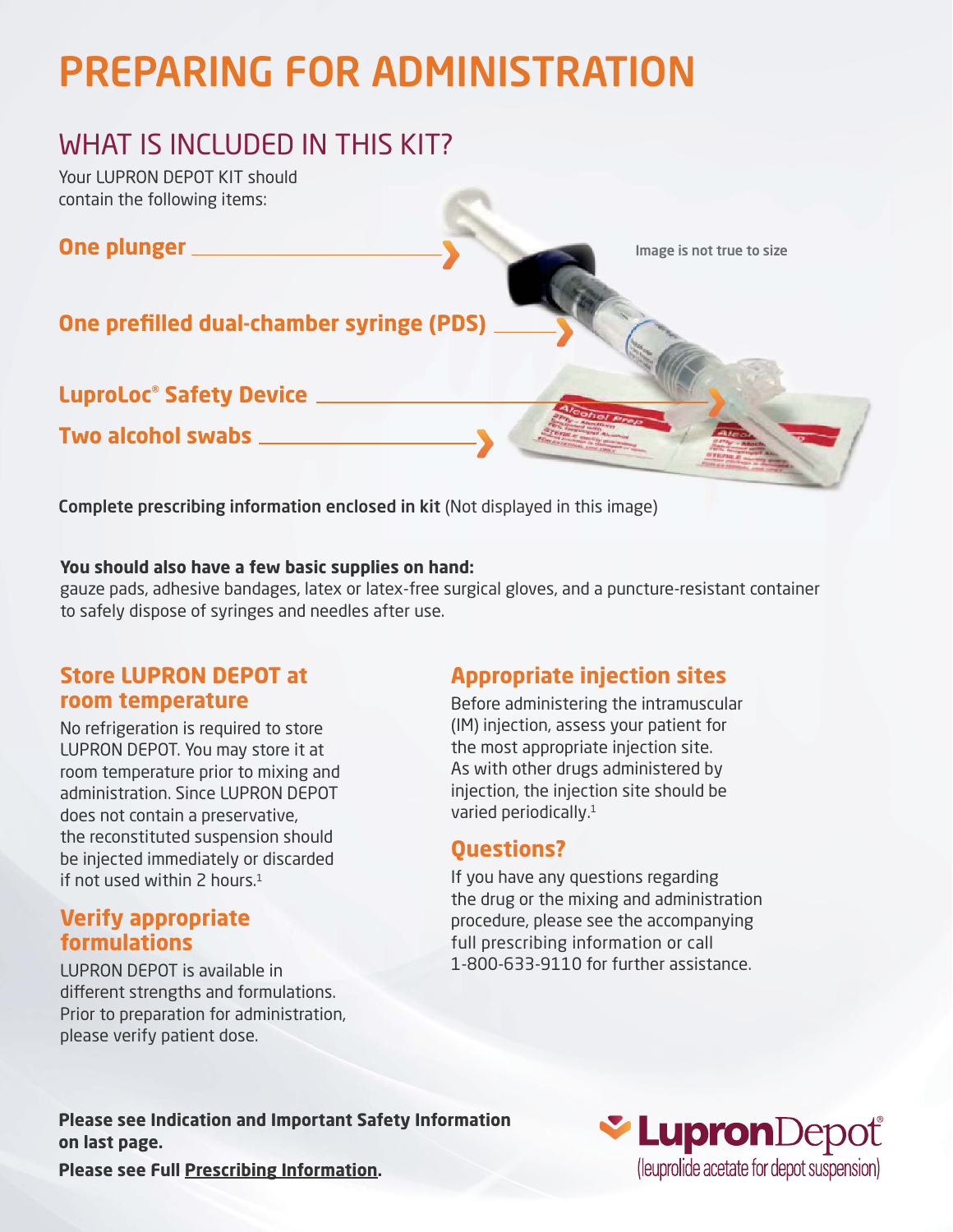# MIXING AND ADMINISTRATION

**Review these steps carefully before using Lupron. Please follow them closely to ensure proper results.**



### **Visually inspect the LUPRON DEPOT powder a**

DO NOT USE the syringe if you see any clumping or caking. A thin layer of powder on the wall of the syringe is considered normal. The diluent should appear clear.<sup>1</sup>

### **b** Screw plunger into end stopper

To prepare for injection, screw the white plunger into the end stopper until the stopper begins to turn. $1$ 

#### **Slowly push plunger 6–8 seconds c**

To help avoid needle tip leakage, hold the syringe UPRIGHT. To release the diluent, SLOWLY PUSH the plunger for 6–8 seconds until the first stopper is at the blue line in the middle of the barrel. $1$  Do not pull the plunger back (or downward) at any time during the mixing process. This will help prevent stopper separation.

### **Mix powder to form a uniform suspension d**

Keep the syringe UPRIGHT. Thoroughly mix the powder by gently shaking the syringe until the powder forms a uniform suspension. To help avoid leakage, do not shake the syringe too vigorously. The suspension should appear milky. If the powder adheres to the stopper, or if you see caking or clumping, tap the syringe with your finger to disperse. DO NOT USE the syringe if any of the powder has not gone into suspension. $1$ 

#### **Pull needle cap upward without twisting e**

Keep holding the syringe UPRIGHT. With your other hand, pull the needle cap upward without twisting. $1$  This may help minimize the potential for product leakage.

#### **Advance plunger to expel air from syringe f**

Keeping the syringe UPRIGHT, advance the plunger to expel the air from the syringe. Now the syringe is ready for injection.<sup>1</sup>

**Please see Indication and Important Safety Information on last page.** 



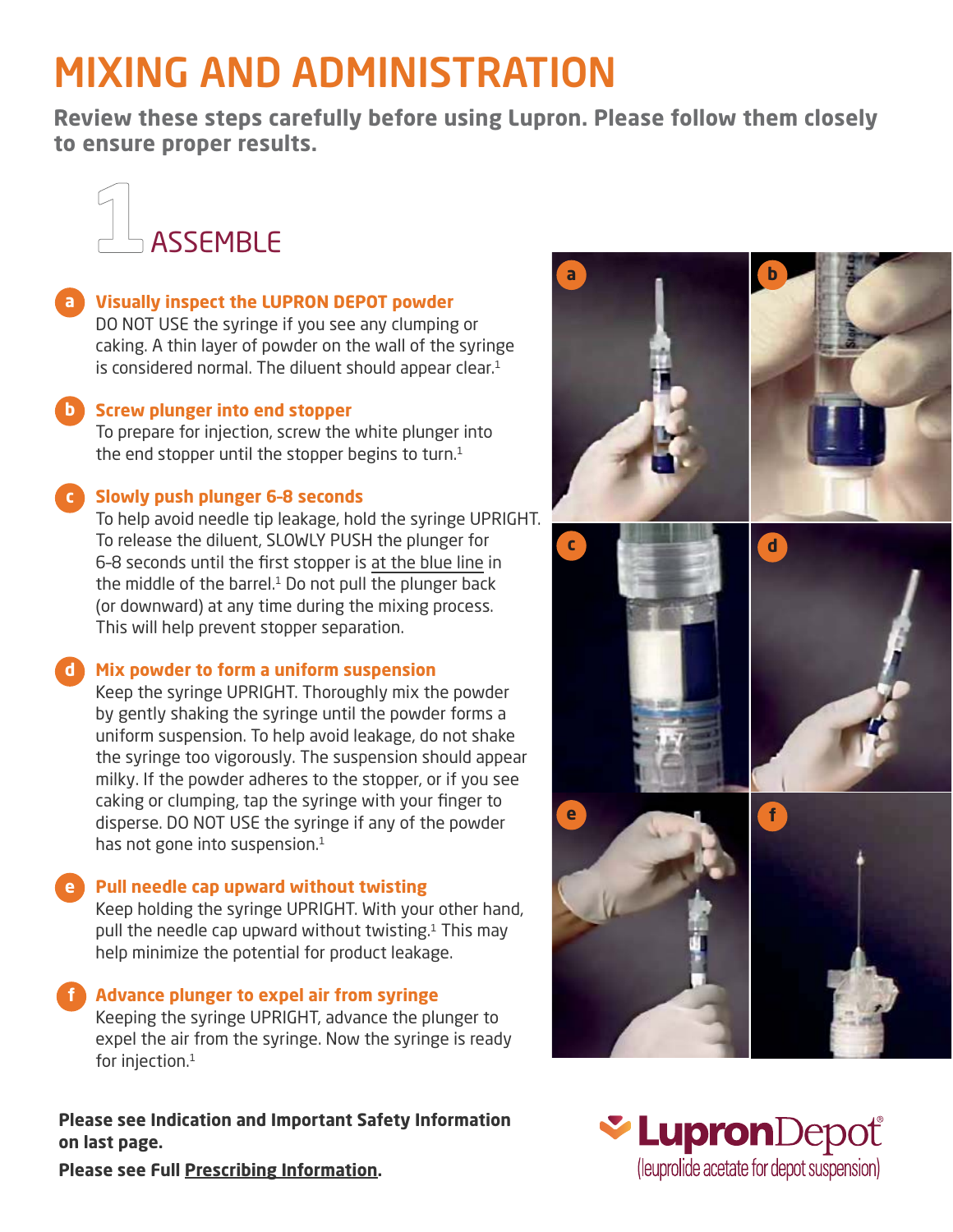

### **Insert the needle at a 90-degree angle into g the intramuscular injection site**

Clean the injection site with an alcohol swab and insert the needle at a 90-degree angle into the chosen intramuscular injection site. Remember: injection sites should be alternated. Note that if a blood vessel is accidentally penetrated, you may see aspirated blood just below the luer-lock connection, through the transparent LuproLoc® safety device. If this occurs, remove the needle immediately. Do not inject the medication. $1$ 

### **h** Immediately inject the contents of the syringe

Inject the entire contents of the syringe intramuscularly immediately after reconstitution. The suspension settles very quickly following reconstitution, so LUPRON DEPOT should be mixed and used immediately.<sup>1</sup>





# $\mathbb{D}$  discard

#### **i** Withdraw the needle and activate LuproLoc

After the injection, withdraw the needle. Immediately activate the LuproLoc safety device by pushing the arrow upward toward the needle tip with your thumb or finger until the needle cover of the safety device is fully extended over the needle and you hear or feel a click. $1$  Then dispose of the syringe according to applicable regulations or procedures.